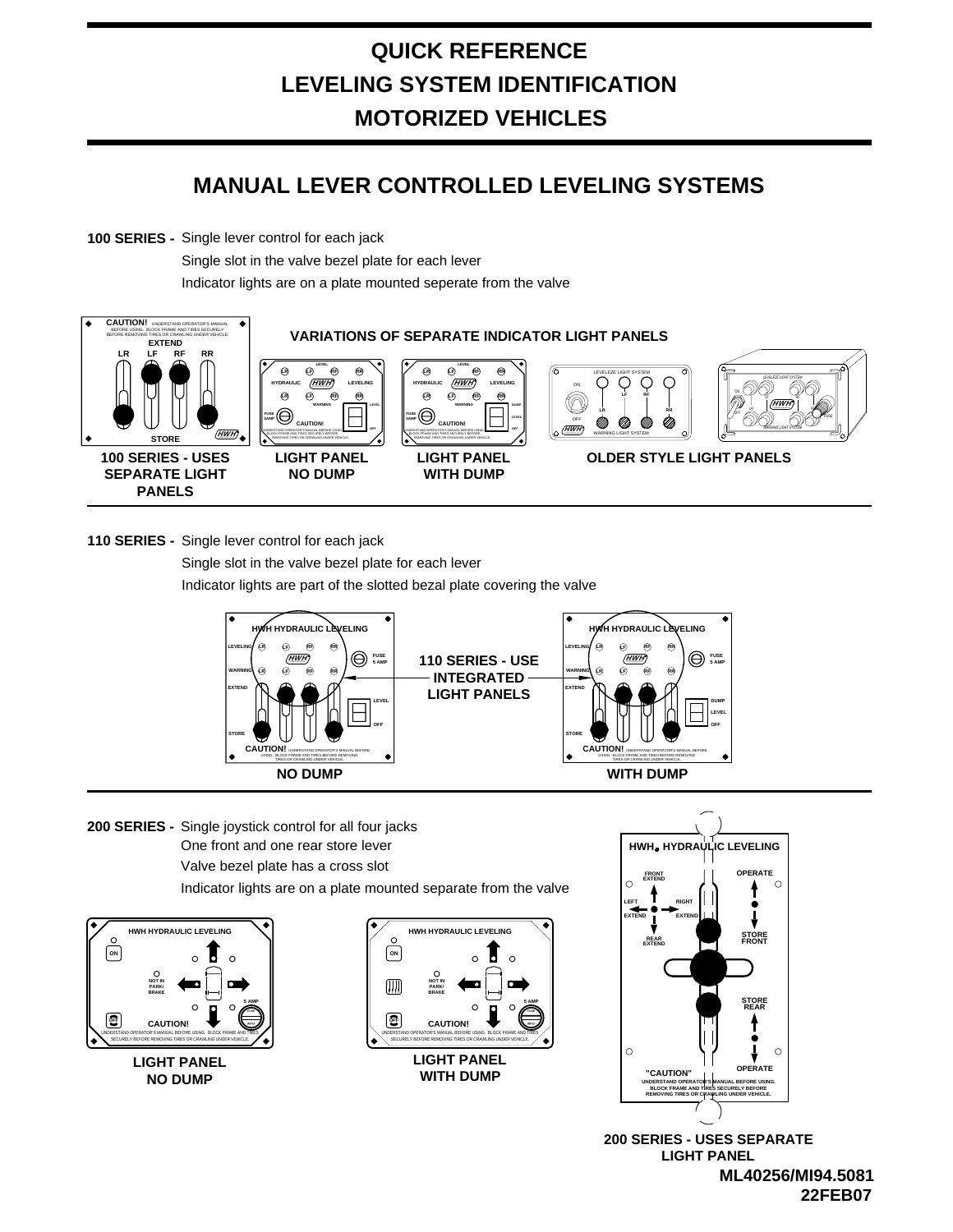## **MANUAL LEVER CONTROLLED LEVELING SYSTEMS (CONTINUED)**

Indicator lights are on the valve bezel plate Valve bezel plate has a cross slot **210/225 SERIES** - Single joystick control for all four jacks **The Example 210/225 SERIES** - Single joystick control for all four jacks One front and one rear store lever 210 has mercury style level sensor 225 has electronic level sensor



**INTEGRATED LIGHT PANEL**

## **MANUAL TOUCH PANEL CONTROLLED LEVELING SYSTEMS**

**310 SERIES (1995 - 2003) -** Touch panel heading is "HWH HYDRAULIC LEVELING"



**325 SHORTBOARD SERIES (2003 - 2004) -** Touch panel heading is "HWH HYDRAULIC LEVELING"



Touch panel does NOT have "NOT IN PARK/BRAKE" indicator light Touch panel has four connectors and one 3 amp fuse on the back Control Box has 8" x 11" clear plastic cover

#### **TOUCH PANEL - DUMP OR NO DUMP**



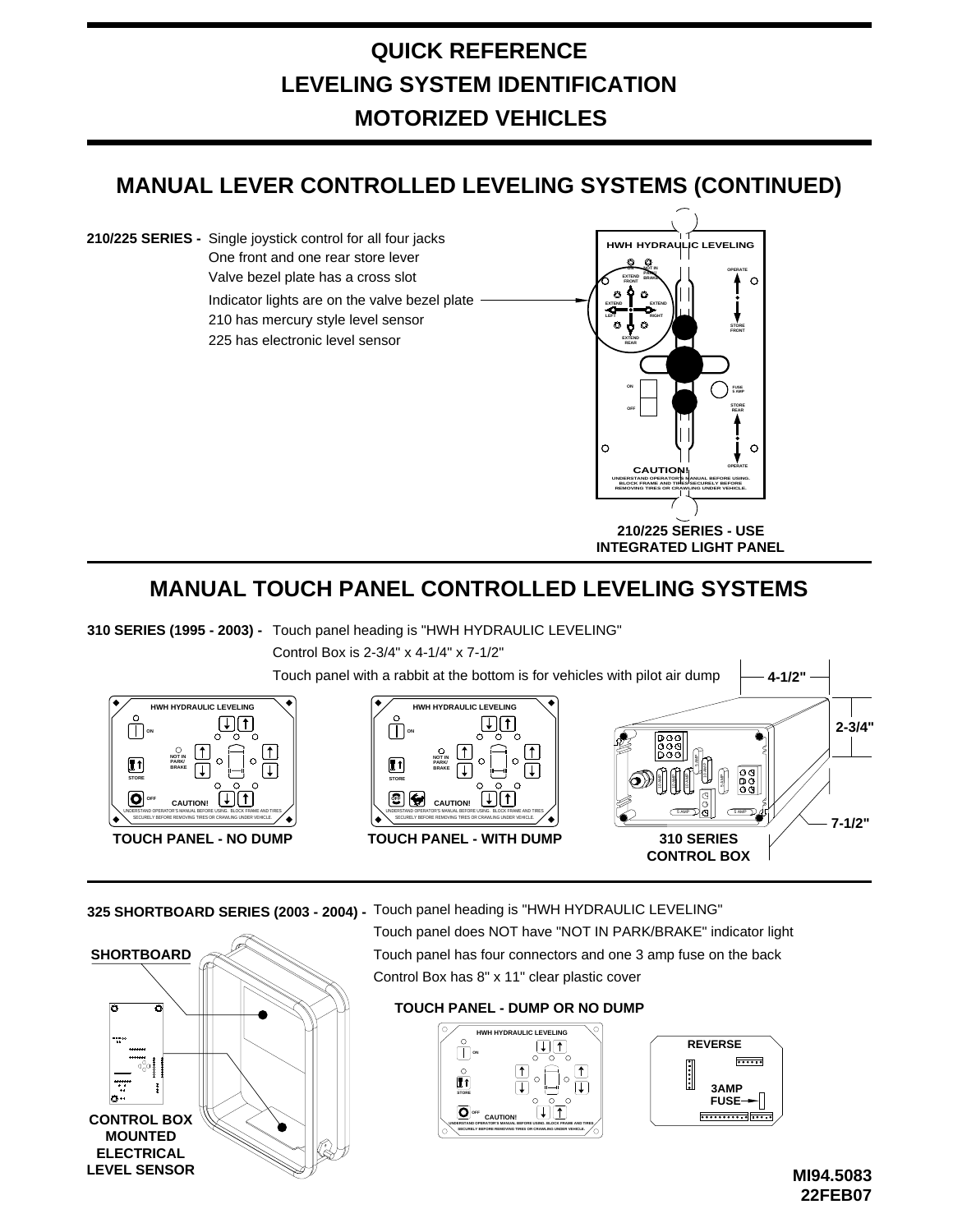### **MANUAL TOUCH PANEL CONTROLLED LEVELING SYSTEMS (CONTINUED)**

#### **325 LONGBOARD SERIES (2003 - PRESENT) -** Touch panel heading is "HWH HYDRAULIC LEVELING"



Touch panel has a "NOT IN PARK/BRAKE" indicator light Touch panel has one five pin connector on the back Control Box has 8" x 11" clear plastic cover

#### **TOUCH PANEL - DUMP TOUCH PANEL - NO DUMP**







## **AUTOMATIC "COMPUTERIZED" LEVELING SYSTEMS**

**400 SERIES -** Panel is equipped with paddle switches Panel is available in standard or BI-Axis Some panels may be labeled A&E 400 Series looks like no other HWH system



**1985 - 1992**



**BE FOUND IN A 500 SERIES CONTROL BOX GLASS OR BLADE STYLE FUSES MAY**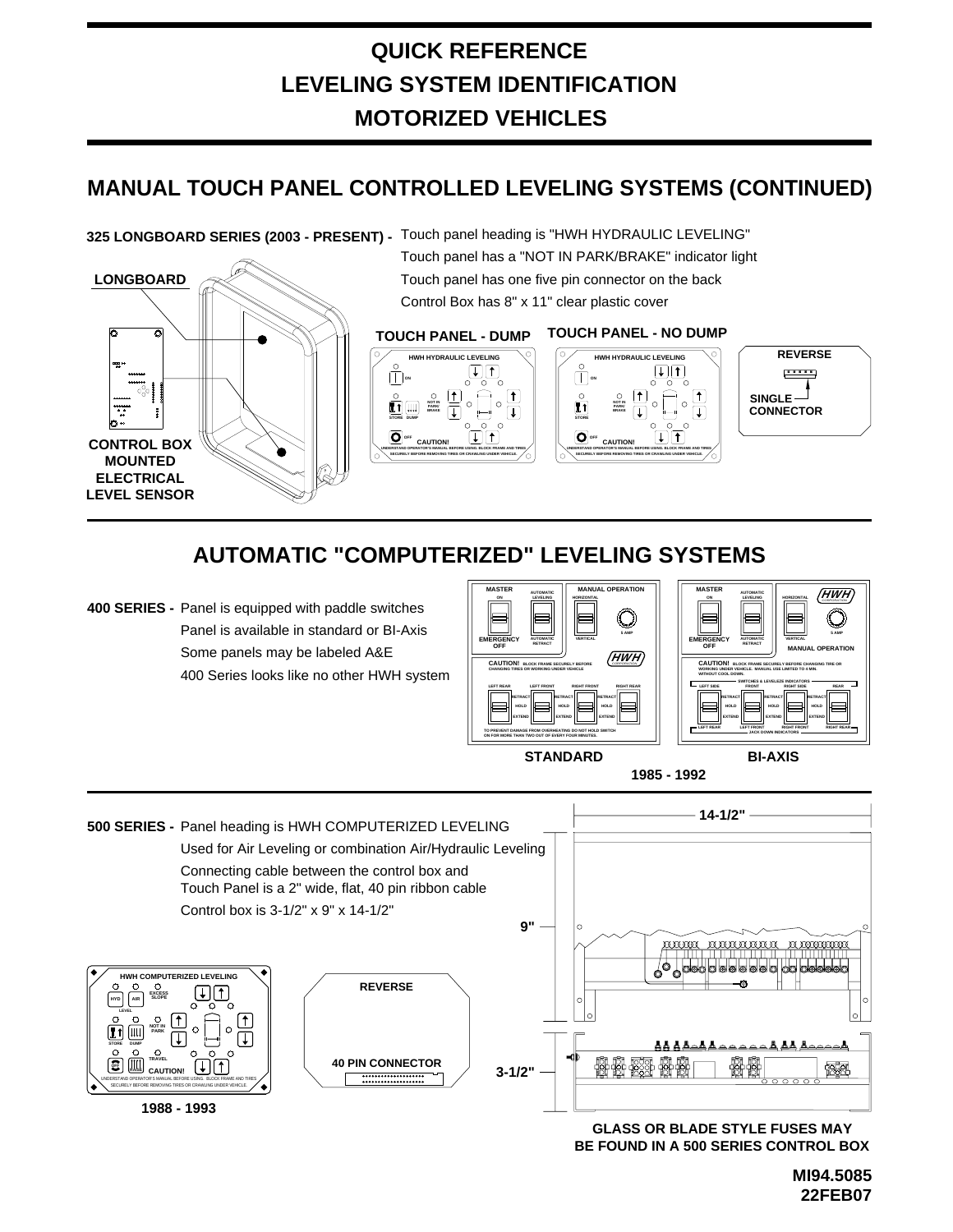#### **AUTOMATIC "COMPUTERIZED" LEVELING SYSTEMS (CONTINUED)**

#### 510 **SERIES -** Panel heading is HWH COMPUTERIZED LEVELING

Hydraulic leveling systems only

Control Box is 2-3/4" x 4-1/4" x 6-1/2"

Connecting cable between the Control Box and Touch Panel was a 2" wide, flat, 40 pin ribbon cable (early models) or a 3/8" wide flat 8 wire ribbon cable

The hydraulic pump and manifold are separate units connected with a high pressure hose and return line **4-1/2"** 4-1/2"



**BE FOUND IN A 600 SERIES CONTROL BOX**

Control Box is 2-3/4" x 4-1/2" x 6-1/2" **610 SERIES -** Panel heading is HWH COMPUTERIZED LEVELING

> The warning switch harness at each jack has one plug only. It may be a one wire or two wire connector Connecting cable between the Control Box and Touch Panel is a 3/8" wide flat 8 wire ribbon cable The pump and manifold are one assembly

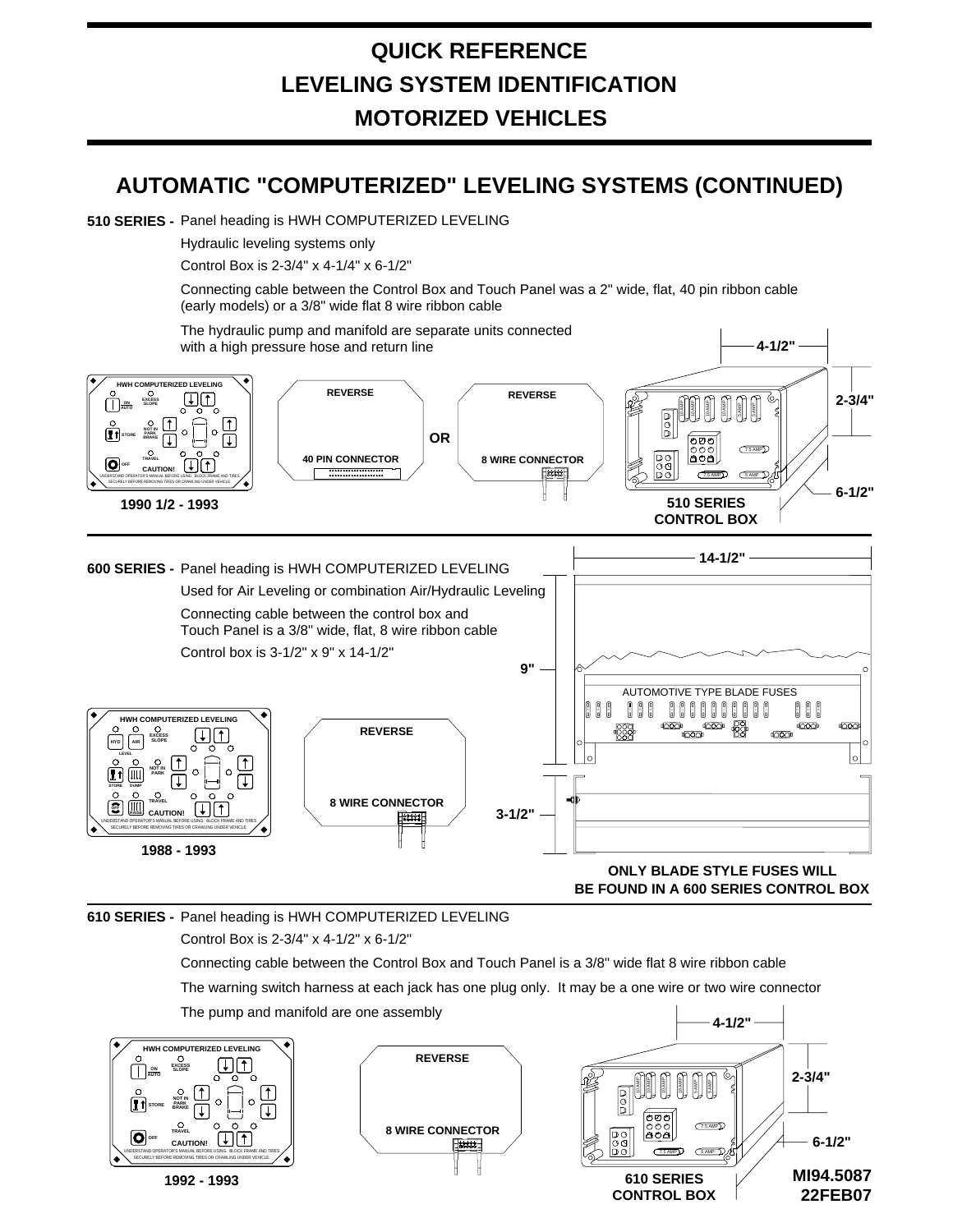## **AUTOMATIC "COMPUTERIZED" LEVELING SYSTEMS (CONTINUED)**

**610 CENTRAL GROUND SERIES -** Panel heading is HWH COMPUTERIZED LEVELING

Control Box is 2-3/4" x 4-1/2" x 7-1/2"

Connecting cable between the Control Box and Touch Panel is a 11 pin cable assmebly The warning switch harness at each jack has two plugs. One single wire and one two wire connector

**4-1/2"**

The pump and manifold are one assembly



#### **625 SERIES -** Panel heading is HWH COMPUTERIZED LEVELING

Lower middle green indicator light is labeled "TRAVEL MODE" not "TRAVEL" Control Box has an 8" x 11" clear plastic cover and is mounted to the pump tray

The jack warning switch plugs are gray

Used for hydraulic leveling only



**625S SERIES -** Panel heading is HWH COMPUTERIZED LEVELING



**22FEB07 MI94.5089**